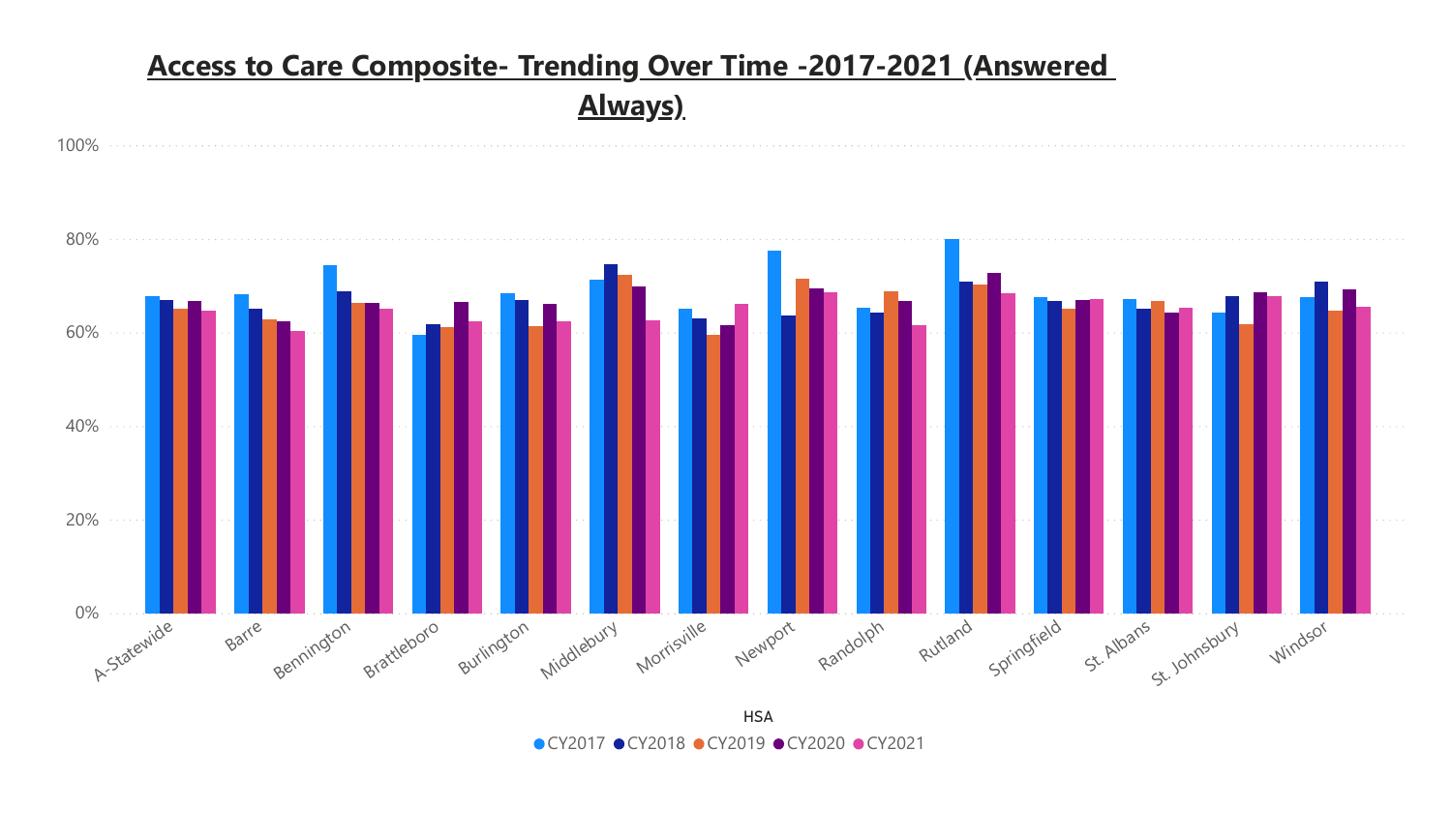## **Communication Composite- Trending Over Time -2017-2021 (Answered Always)**



● CY2017 ● CY2018 ● CY2019 ● CY2020 ● CY2021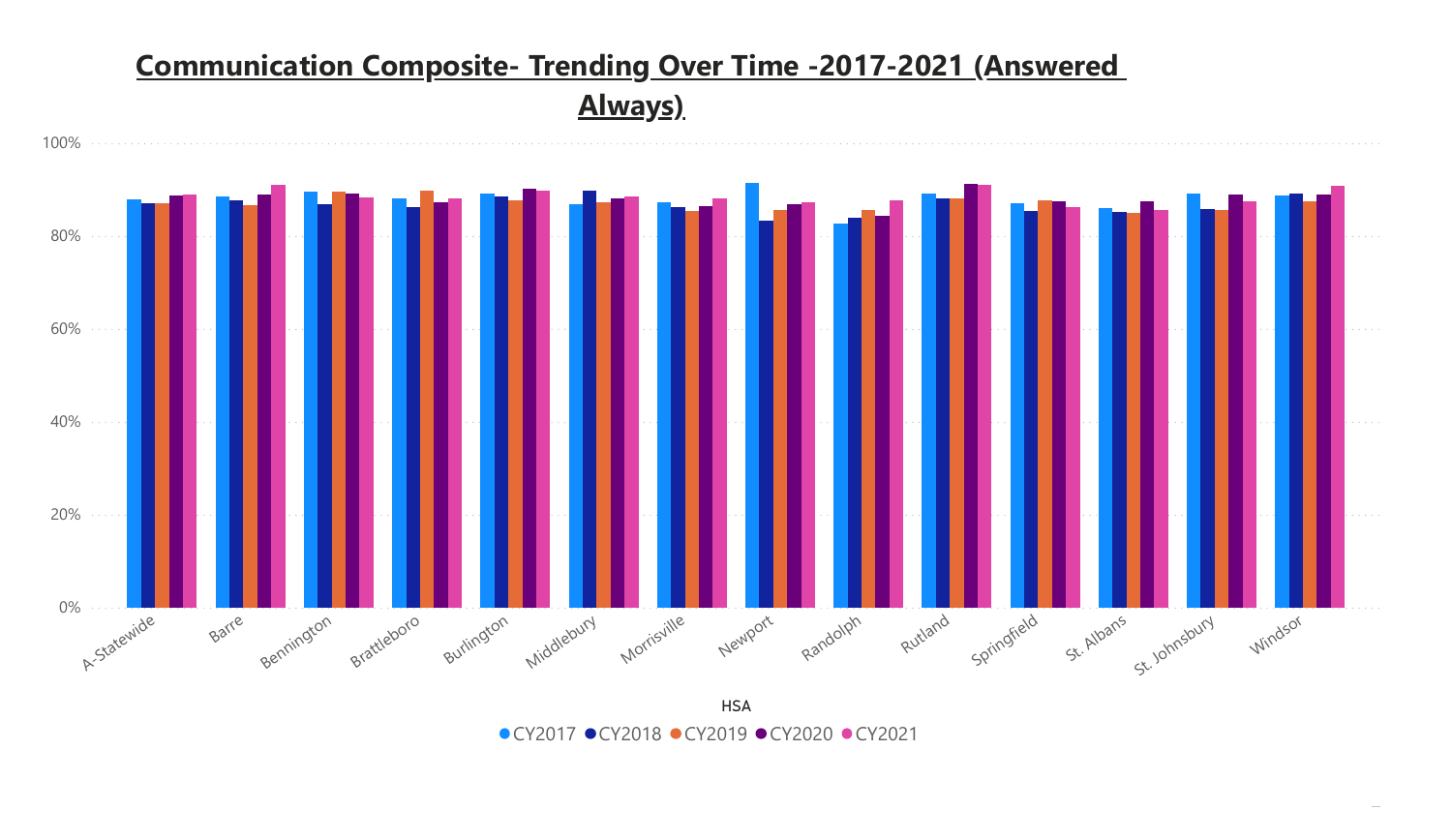## **Coordination of Care Composite- Trending Over Time -2017-2021 (Answered Always)**

100%



● CY2017 ● CY2018 ● CY2019 ● CY2020 ● CY2021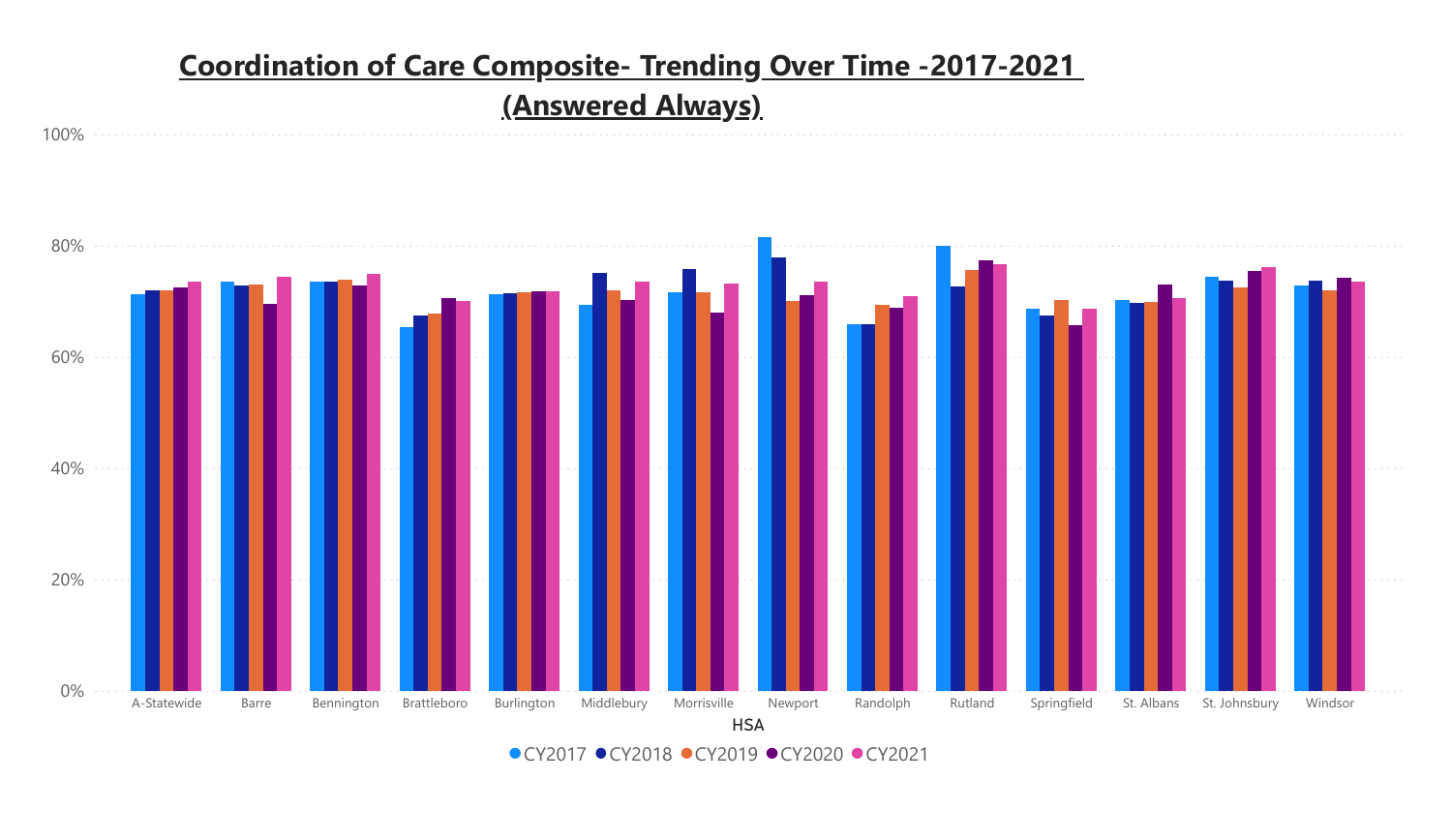# **Information Composite- Trending Over Time -2017-2021 (Answered Always)**



●CY2017 ●CY2018 ●CY2019 ●CY2020 ●CY2021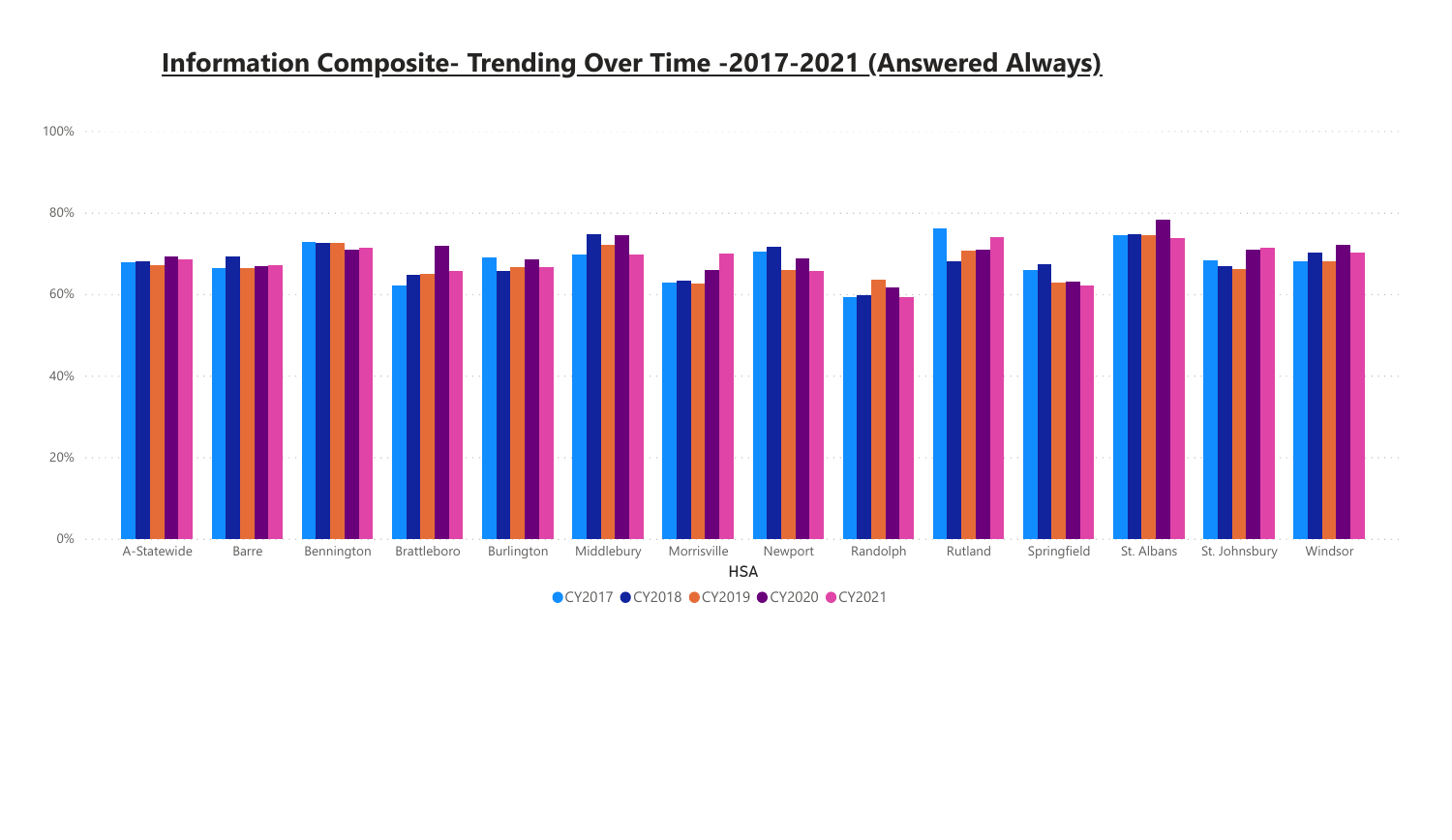#### **Office Composite- Trending Over Time -2017-2021 (Answered Always)**



**HSA** 

● CY2017 ● CY2018 ● CY2019 ● CY2020 ● CY2021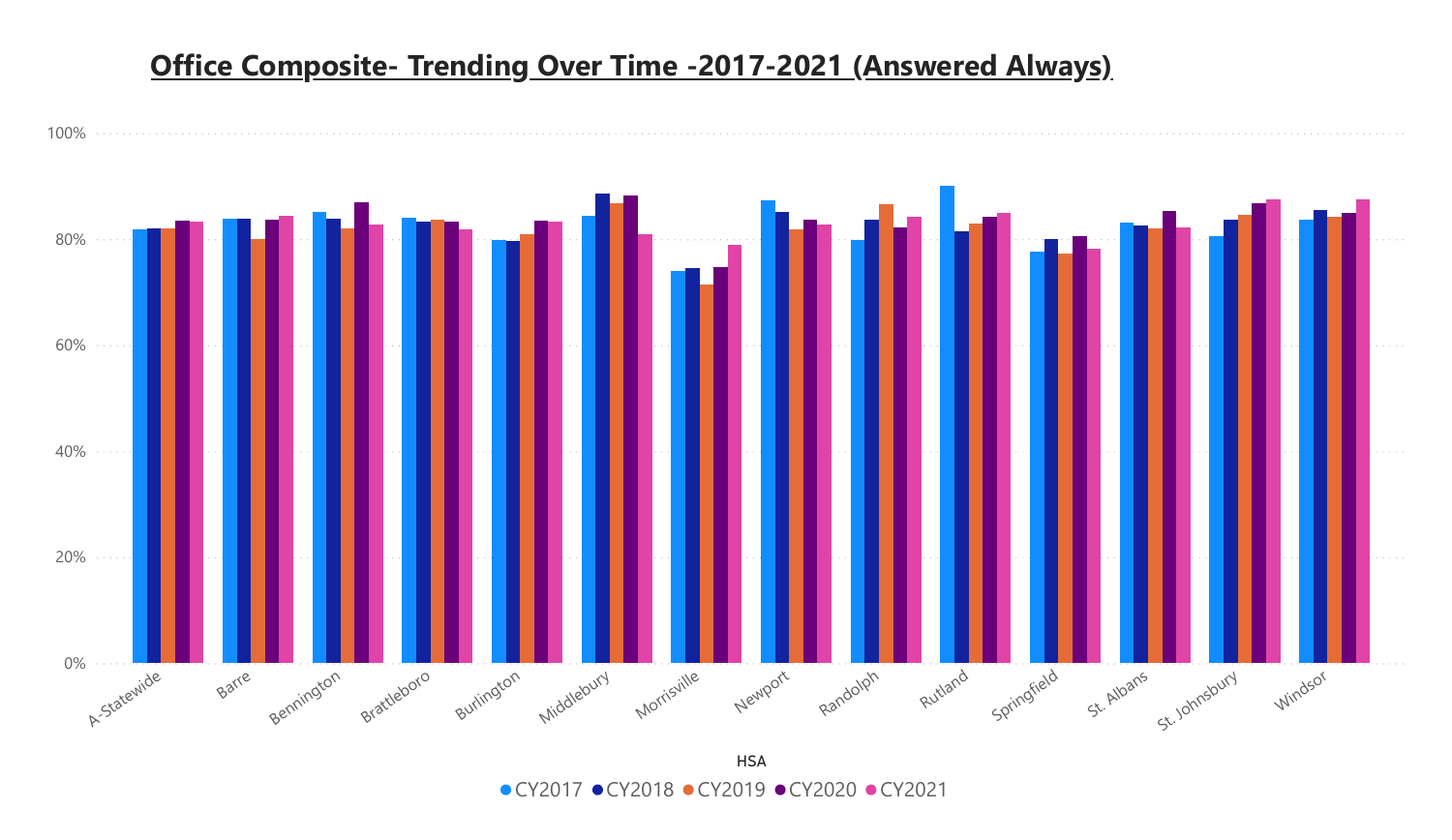## **Self-Management Composite- Trending Over Time -2017-2021 (Answered Always)**



**HSA** 

●CY2017 ●CY2018 ●CY2019 ●CY2020 ●CY2021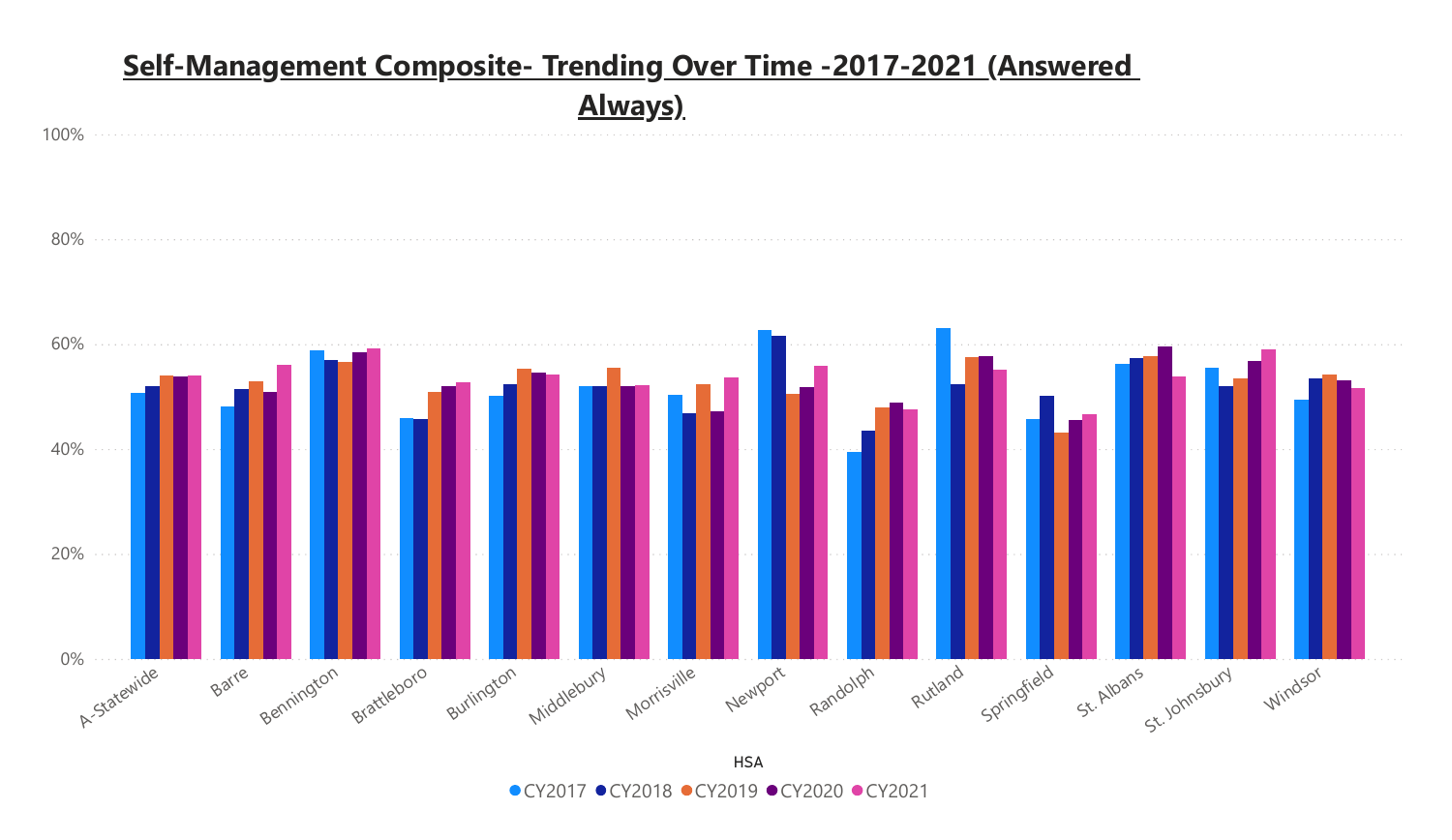# **Specialist Care Composite- Trending Over Time -2017-2021 (% Answered Always)**



●CY2017 ●CY2018 ●CY2019 ●CY2020 ●CY2021